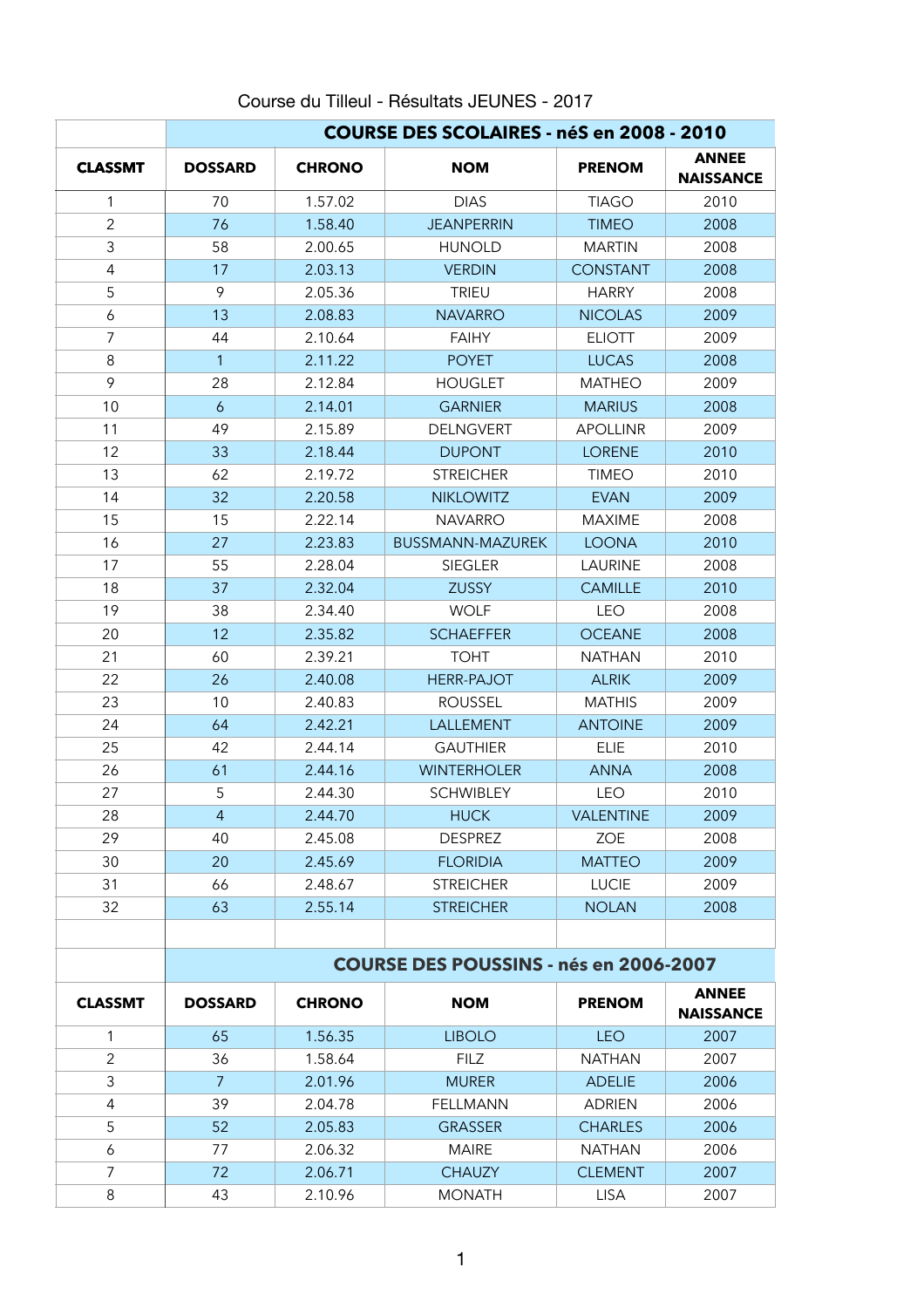|                | <b>COURSE DES SCOLAIRES - néS en 2008 - 2010</b> |                                              |                               |                  |                                  |  |
|----------------|--------------------------------------------------|----------------------------------------------|-------------------------------|------------------|----------------------------------|--|
| <b>CLASSMT</b> | <b>DOSSARD</b>                                   | <b>CHRONO</b>                                | <b>NOM</b>                    | <b>PRENOM</b>    | <b>ANNEE</b><br><b>NAISSANCE</b> |  |
| 9              | $\overline{3}$                                   | 2.12.78                                      | <b>VALLE</b>                  | <b>LISA</b>      | 2006                             |  |
| 10             | 11                                               | 2.13.36                                      | LAENGER-CAMUS                 | <b>JULES</b>     | 2007                             |  |
| 11             | 24                                               | 2.17.32                                      | <b>DUBOIS</b>                 | <b>LINO</b>      | 2007                             |  |
| 12             | 68                                               | 2.17.79                                      | <b>DONCHEZ</b>                | <b>LUCIE</b>     | 2007                             |  |
| 13             | 46                                               | 2.18.18                                      | <b>CANAVAR</b>                | <b>SOPHIE</b>    | 2006                             |  |
| 14             | 14                                               | 2.26.00                                      | SOPRANO                       | <b>CORALIE</b>   | 2006                             |  |
| 15             | 47                                               | 2.30.60                                      | <b>IGNACAK</b>                | <b>EMMA</b>      | 2007                             |  |
| 16             | 25                                               | 2.34.57                                      | <b>GODDARD</b>                | <b>FABIEN</b>    | 2007                             |  |
| 17             | 53                                               | 2.35.14                                      | <b>ERNST</b>                  | <b>TOM</b>       | 2007                             |  |
| 18             | 56                                               | 2.38.81                                      | <b>BELABED</b>                | <b>RAMI</b>      | 2007                             |  |
| 19             | 23                                               | 2.41.09                                      | <b>BOUAFIA</b>                | <b>MELINA</b>    | 2007                             |  |
| 20             | 19                                               | 2.42.17                                      | <b>BIGAND</b>                 | <b>FAUSTINE</b>  | 2007                             |  |
| 21             | 34                                               | 2.44.81                                      | <b>LAPPRAND</b>               | <b>ALEXIA</b>    | 2007                             |  |
| 22             | 45                                               | 2.46.94                                      | <b>IOLLER</b>                 | <b>CLOE</b>      | 2007                             |  |
| 23             | 50                                               | 2.54.29                                      | <b>JOUANILLOU</b>             | <b>SYRIANE</b>   | 2007                             |  |
| 24             | 16                                               | 2.59.97                                      | <b>CATY</b>                   | <b>CHARLOTTE</b> | 2007                             |  |
| 25             | 73                                               | 3.14.68                                      | <b>GAUGLER</b>                | <b>AMANDINE</b>  | 2007                             |  |
|                |                                                  |                                              |                               |                  |                                  |  |
|                | <b>COURSE DES BENJAMINS - nés en 2004-2005</b>   |                                              |                               |                  |                                  |  |
| <b>CLASSMT</b> | <b>DOSSARD</b>                                   | <b>CHRONO</b>                                | <b>NOM</b>                    | <b>PRENOM</b>    | <b>ANNEE</b><br><b>NAISSANCE</b> |  |
| 1              | 48                                               | 4.20.11                                      | <b>DELONGVERT</b>             | <b>MARTIN</b>    | 2005                             |  |
| $\overline{2}$ | 21                                               | 4.44.69                                      | <b>JENN</b>                   | PAUL             | 2005                             |  |
| 3              | 18                                               | 4.46.79                                      | <b>VERDIN</b>                 | <b>MARCEAU</b>   | 2005                             |  |
| $\overline{4}$ | 30                                               | 5.00.27                                      | <b>KELLER</b>                 | <b>MAXIM</b>     | 2005                             |  |
| 5              | 71                                               | 5.01.52                                      | <b>CHAUZY</b>                 | <b>LEON</b>      | 2005                             |  |
| 6              | 78                                               | 5.14.85                                      | <b>KNITTEL</b><br><b>ELIA</b> |                  | 2003                             |  |
| $\overline{7}$ | 59                                               | 5.16.61                                      | <b>HUNOLD</b>                 | <b>CLEMENT</b>   | 2005                             |  |
| 8              | 67                                               | 5.30.00                                      | <b>CHATELET</b>               | <b>CHLOE</b>     | 2004                             |  |
| 9              | 41                                               | 5.47.90                                      | <b>DESPREZ</b>                | <b>EMMA</b>      | 2004                             |  |
|                |                                                  |                                              |                               |                  |                                  |  |
|                |                                                  | <b>COURSE DES MINIMES - nés en 2002-2003</b> |                               |                  |                                  |  |
| <b>CLASSMT</b> | <b>DOSSARD</b>                                   | <b>CHRONO</b>                                | <b>NOM</b>                    | <b>PRENOM</b>    | <b>ANNEE</b><br><b>NAISSANCE</b> |  |
| 1              | 74                                               | 3.38.25                                      | <b>FEUILLET</b>               | <b>THOMAS</b>    | 2002                             |  |
| $\overline{2}$ | 75                                               | 3.48.59                                      | <b>NOUICER</b>                | <b>YANIS</b>     | 2003                             |  |

|   |    | 3.49.02 | <b>MURER</b>   | <b>AURELIEN</b> | 2003 |
|---|----|---------|----------------|-----------------|------|
| 4 | 69 | 4.12.35 | <b>DONCHEZ</b> | <b>MARTIN</b>   | 2003 |
| 5 | 54 | 4.25.85 | <b>SIEGLER</b> | <b>ETHAN</b>    | 2003 |
|   |    | 4.34.30 | <b>VALLE</b>   | <b>LUCA</b>     | 2003 |
|   | 51 | 4.41.95 | <b>BILSKI</b>  | <b>JOEL</b>     | 2002 |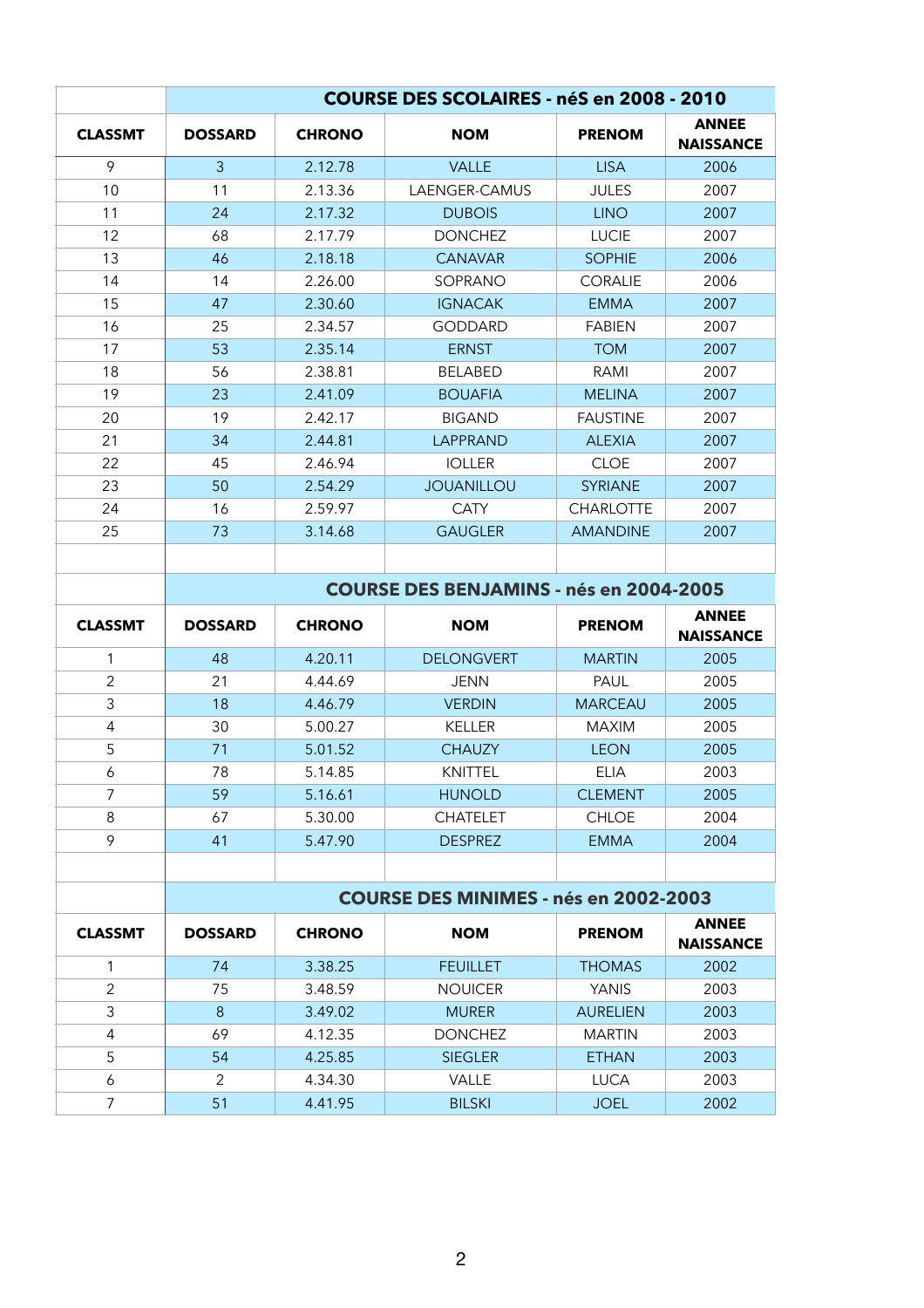| <b>CLASSMT</b>   | <b>SEXE</b>                                                                                                |
|------------------|------------------------------------------------------------------------------------------------------------|
| $\mathbf{1}$     | ${\sf M}$                                                                                                  |
| $\overline{2}$   | ${\sf M}$                                                                                                  |
| $\mathfrak{Z}$   | ${\sf M}$                                                                                                  |
| $\overline{4}$   | ${\sf M}$                                                                                                  |
| 5                | ${\sf M}$                                                                                                  |
| $\boldsymbol{6}$ | ${\sf M}$                                                                                                  |
| $\overline{7}$   | ${\sf M}$                                                                                                  |
| $\,8\,$          | $\mathsf{M}% _{H}=\mathsf{M}_{H}$                                                                          |
| $\mathcal{P}$    | ${\sf M}$                                                                                                  |
| $10$             | ${\sf M}$                                                                                                  |
| 11               | $\mathsf F$                                                                                                |
| 12               | $\mathsf F$                                                                                                |
| 13               | ${\sf M}$                                                                                                  |
|                  |                                                                                                            |
| 14               | ${\sf M}$                                                                                                  |
| 15               | ${\sf M}$                                                                                                  |
| 16               | $\mathsf F$                                                                                                |
| $17$             | $\mathsf F$                                                                                                |
| 18               | $\mathsf F$                                                                                                |
| 19               | ${\sf M}$                                                                                                  |
| $20\,$           | $\mathsf F$                                                                                                |
| 21               | ${\sf M}$                                                                                                  |
| 22               | ${\sf M}$                                                                                                  |
| 23               | ${\sf M}$                                                                                                  |
| 24               | $\mathsf{M}% _{T}=\mathsf{M}_{T}\!\left( a,b\right) ,\ \mathsf{M}_{T}=\mathsf{M}_{T}\!\left( a,b\right) ,$ |
| 25               | $\mathsf F$                                                                                                |
| 26               | $\mathsf F$                                                                                                |
| 27               | ${\sf M}$                                                                                                  |
| 28               | $\mathsf F$                                                                                                |
| 29               | $\mathsf F$                                                                                                |
| $30\,$           | ${\sf M}$                                                                                                  |
| 31               | $\mathsf F$                                                                                                |
| 32               | ${\sf M}$                                                                                                  |
|                  |                                                                                                            |
|                  |                                                                                                            |
| <b>CLASSMT</b>   | <b>SEXE</b>                                                                                                |
| $\mathbf{1}$     | $\mathsf{M}% _{T}=\mathsf{M}_{T}\!\left( a,b\right) ,\ \mathsf{M}_{T}=\mathsf{M}_{T}\!\left( a,b\right) ,$ |
| $\overline{2}$   | ${\sf M}$                                                                                                  |
| $\mathfrak{S}$   | $\mathsf F$                                                                                                |
| $\overline{4}$   | ${\sf M}$                                                                                                  |
| 5                | $\mathsf{M}% _{0}^{\prime}$                                                                                |
| $\overline{6}$   | ${\sf M}$                                                                                                  |
| $\overline{7}$   | $\overline{M}$                                                                                             |
| $\delta$         | $\mathsf F$                                                                                                |
|                  |                                                                                                            |